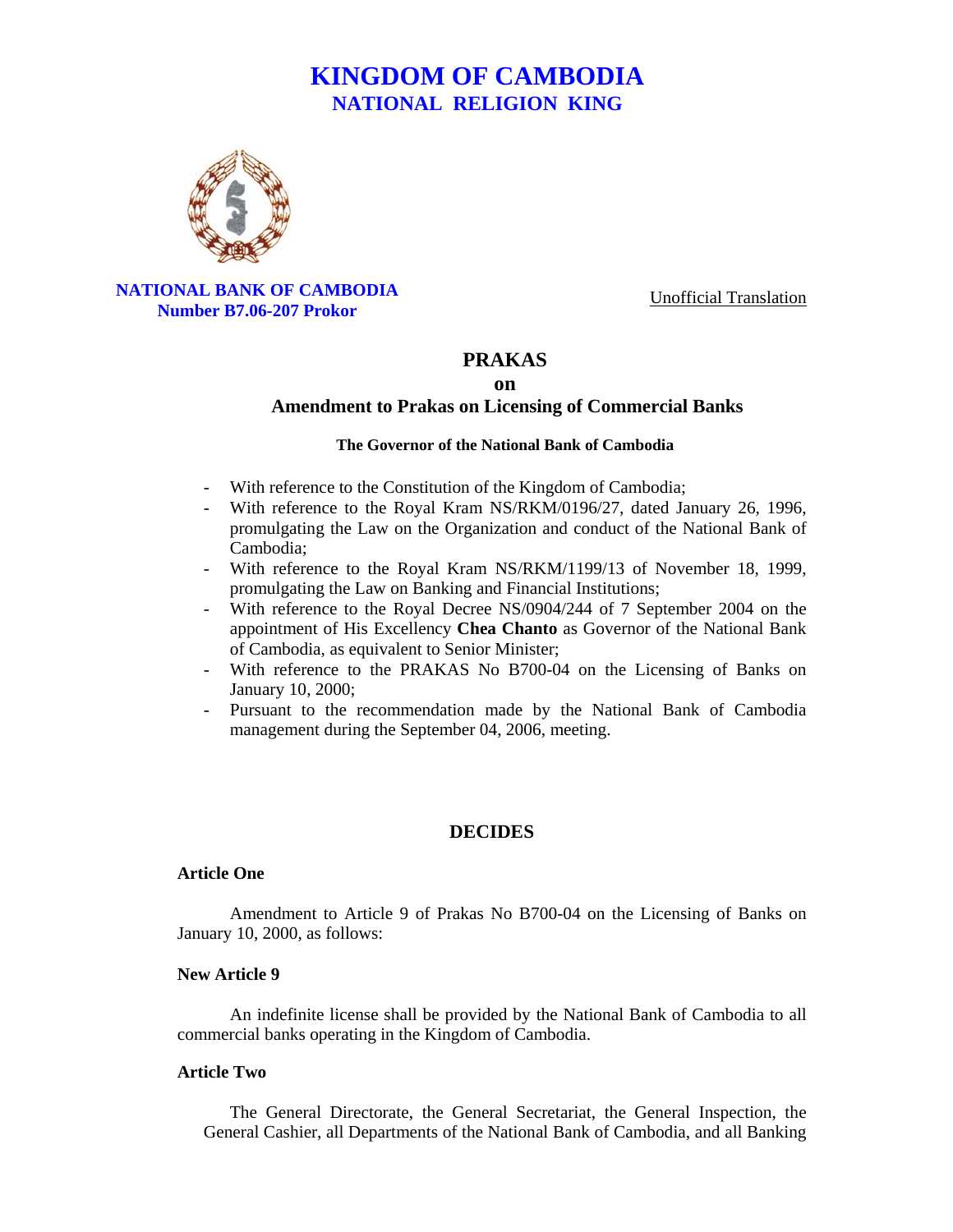and Financial Institutions under the National Bank of Cambodia's supervisory authority shall strictly implement this Prakas.

## **Article Three**

This Prakas shall have effect from the signing date.

 Phnom Penh, September 13, 2006  **The Governor Signed and sealed: Chea Chanto** 

- cc: The Members of the Board of Directors
	- The parties concerned as stated in Article Two
	- File - CM "for info"
- Administration of CM
- "for publication in the National Gazette"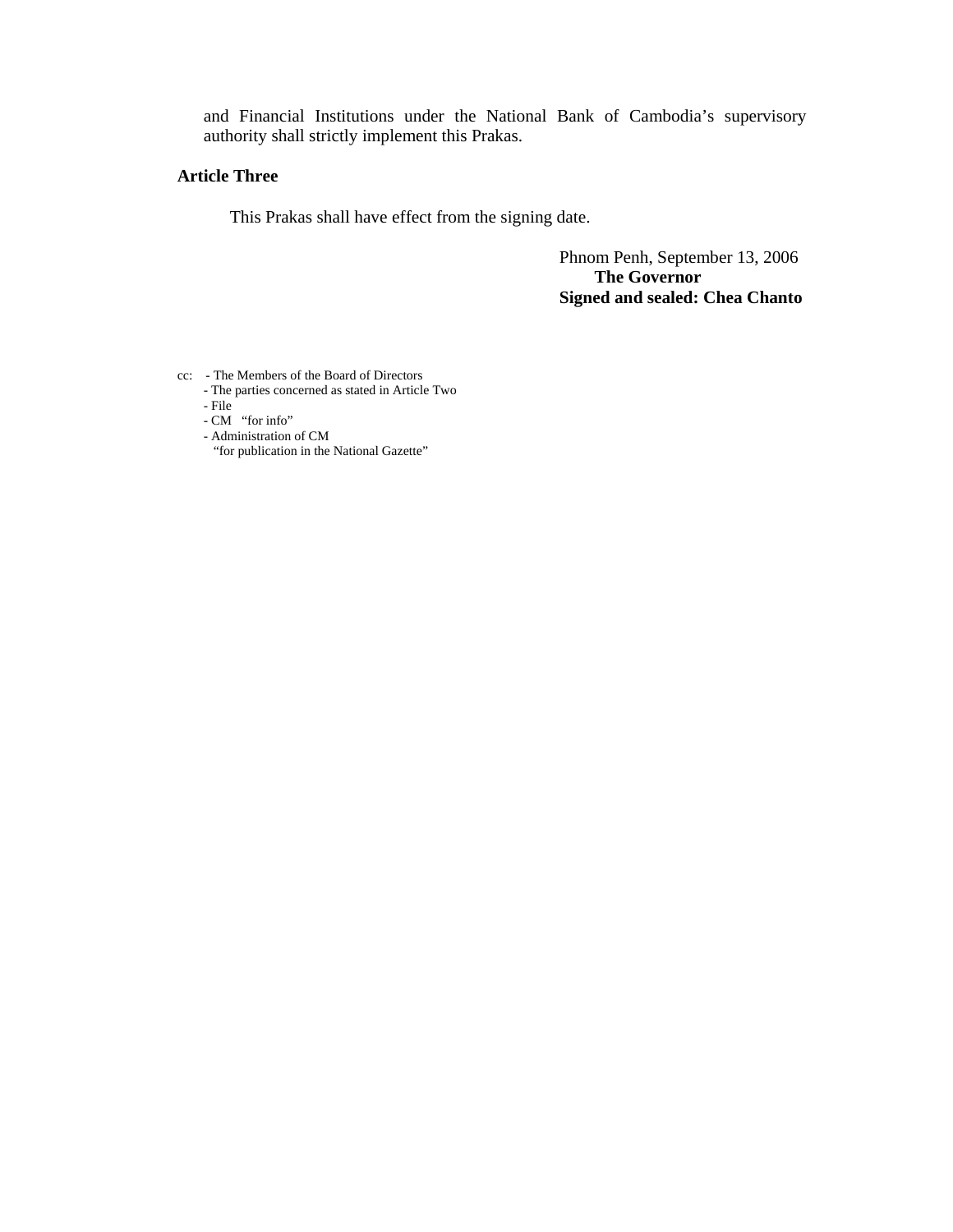

**NATIONAL BANK OF CAMBODIA Unofficial Translation Number B7.06-208 Prokor**

# **PRAKAS**

#### **on**

## **Amendment to Prakas on Licensing of Specialized Banks**

#### **The Governor of the National Bank of Cambodia**

- With reference to the Constitution of the Kingdom of Cambodia;
- With reference to the Royal Kram NS/RKM/0196/27, dated January 26, 1996, promulgating the Law on the Organization and conduct of the National Bank of Cambodia;
- With reference to the Royal Kram NS/RKM/1199/13 of November 18, 1999, promulgating the Law on Banking and Financial Institutions;
- With reference to the Royal Decree NS/0904/244 of 7 September 2004 on the appointment of His Excellency **Chea Chanto** as Governor of the National Bank of Cambodia, as equivalent to Senior Minister;
- With reference to the PRAKAS No B700-05 on the Licensing of Rural Credit Specialized Banks on January 11, 2000;
- Pursuant to the recommendation made by the National Bank of Cambodia management during the September 04, 2006, meeting.

#### **DECIDES**

#### **Article One**

Amendment to Article 9 and Article 13 of Prakas No B700-05 on the Licensing of Rural Credit Specialized Banks on January 11, 2000, as follows:

#### **New Article 9**

An indefinite license shall be provided by the National Bank of Cambodia to all specialized banks operating in the Kingdom of Cambodia.

#### **New Article 13**

A licensed specialized bank shall maintain an amount equal to five (5) percent of its registered capital in a permanent account with the National Bank of Cambodia, and be subject to the following conditions: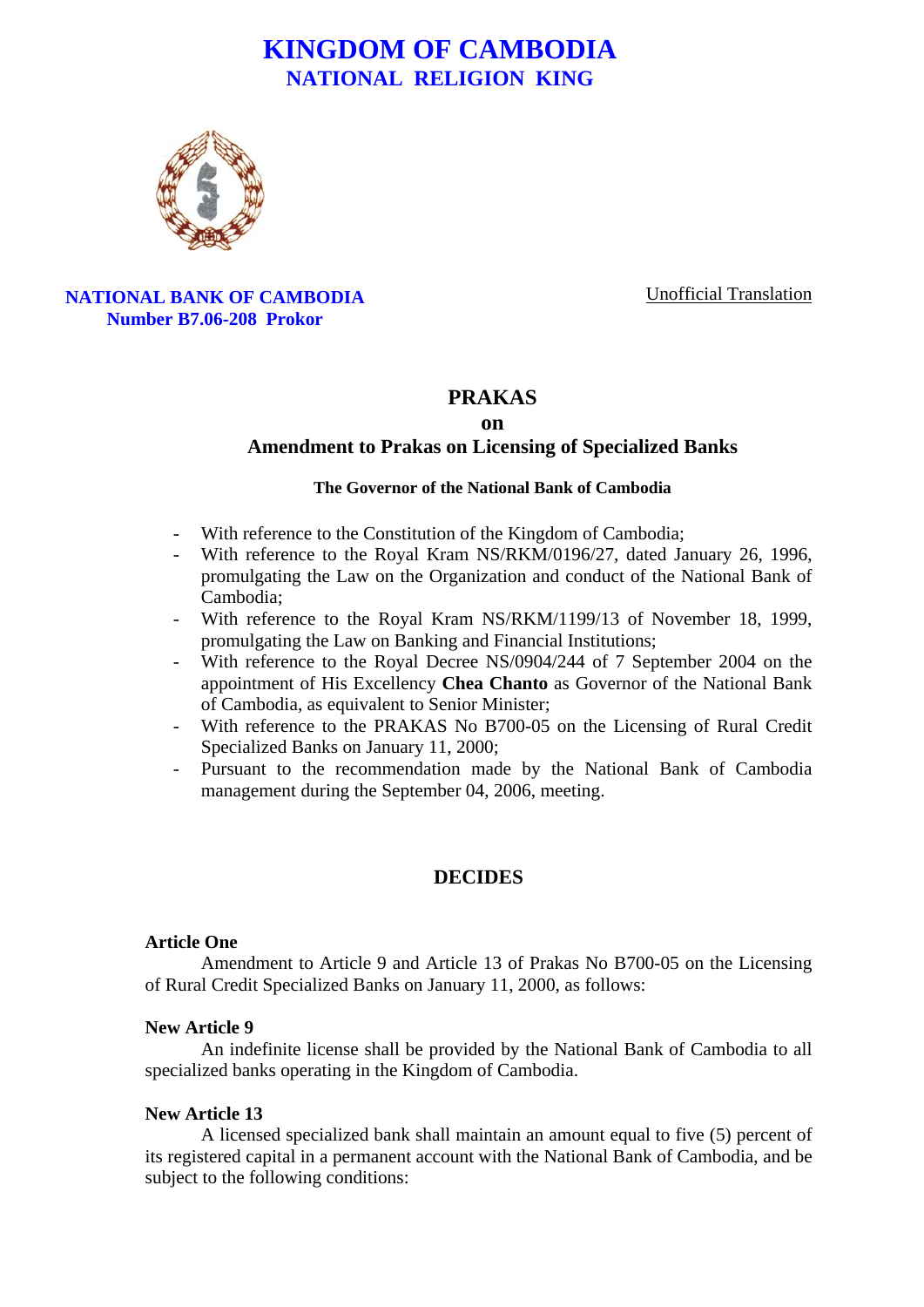- A. Deposits in Riel will bear interest at 1/2 of the refinancing rate set by the National Bank of Cambodia. The interest payment shall be settled semiannually.
- B. Deposits in foreign currency will bear interest at 3/8 SIBOR. The interest payment shall be settled semi-annually. The National Bank of Cambodia will notify all Specialized Banks of the applicable rate for the relevant period.

The National Bank of Cambodia will only reimburse the capital deposit to a licensed Specialized Bank if it voluntarily liquidates and has no deposit liabilities.

#### **Article two**

 The General Directorate, the General Secretariat, the General Inspection, the General Cashier, all Departments of the National Bank of Cambodia, and all Banking and Financial Institutions under the National Bank of Cambodia's supervisory authority shall strictly implement this Prakas.

## **Article Three**

This Prakas shall have effect from the signing date.

 Phnom Penh, September 13, 2006  **The Governor Signed and sealed: Chea Chanto** 

- cc: The Members of the Board of Directors
	- The parties concerned as stated in Article Two
	- File
	- CM "for info" - Administration of CM
	- "for publication in the National Gazette"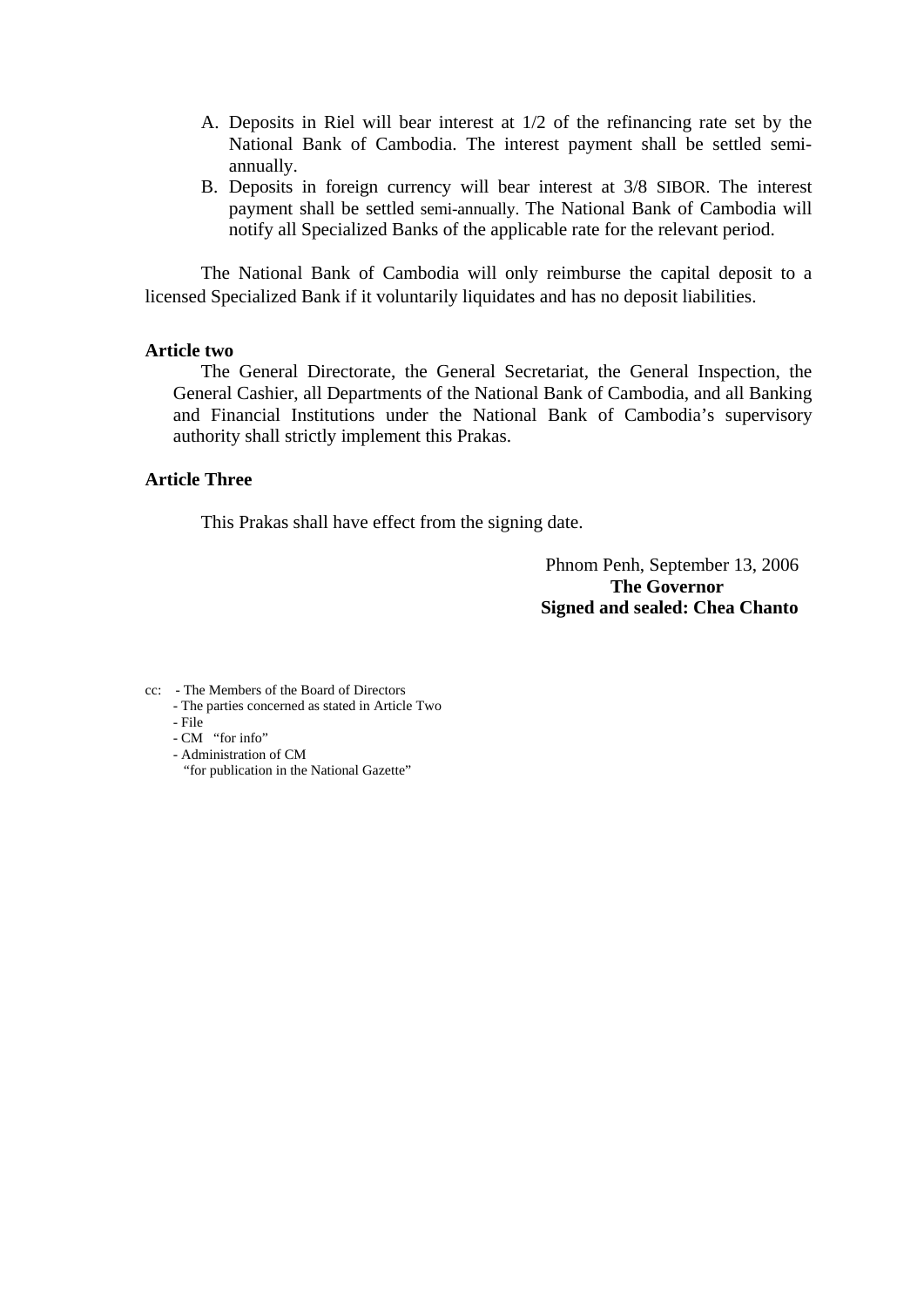

**NATIONAL BANK OF CAMBODIA Number B7.06-209 Prokor**

Unofficial Translation

# **PRAKAS**

#### **on**

# **Amendment to of Prakas on Licensing of microfinance Institutions**

#### **The Governor of the National Bank of Cambodia**

- With reference to the Constitution of the Kingdom of Cambodia;
- With reference to the Royal Kram NS/RKM/0196/27, dated January 26, 1996, promulgating the Law on the Organization and conduct of the National Bank of Cambodia;
- With reference to the Royal Kram NS/RKM/1199/13 of November 18, 1999, promulgating the Law on Banking and Financial Institutions;
- With reference to the Royal Decree NS/0904/244 of 7 September 2004 on the appointment of His Excellency **Chea Chanto** as Governor of the National Bank of Cambodia, as equivalent to Senior Minister;
- With reference to the PRAKAS No B700-06 on the Licensing of microfinancing Institutions on January 11, 2000;
- Pursuant to the recommendation made by the National Bank of Cambodia management during the September 04, 2006, meeting.

# **DECIDES**

#### **Article One**

Amendment to Article 9 and article 13 of Prakas No.B7.00-06 on the Licensing of microfinancing Institutions on January11, 2000, as follows:

#### **New Article 9**

An indefinite license shall be provided by the National Bank of Cambodia to all microfinance Institutions operating in the Kingdom of Cambodia.

# **New Article 13**

A licensed microfinance Institutions shall maintain an amount equal to five (5) percent of its registered capital in a permanent account with the National Bank of Cambodia, and be subject to the following conditions: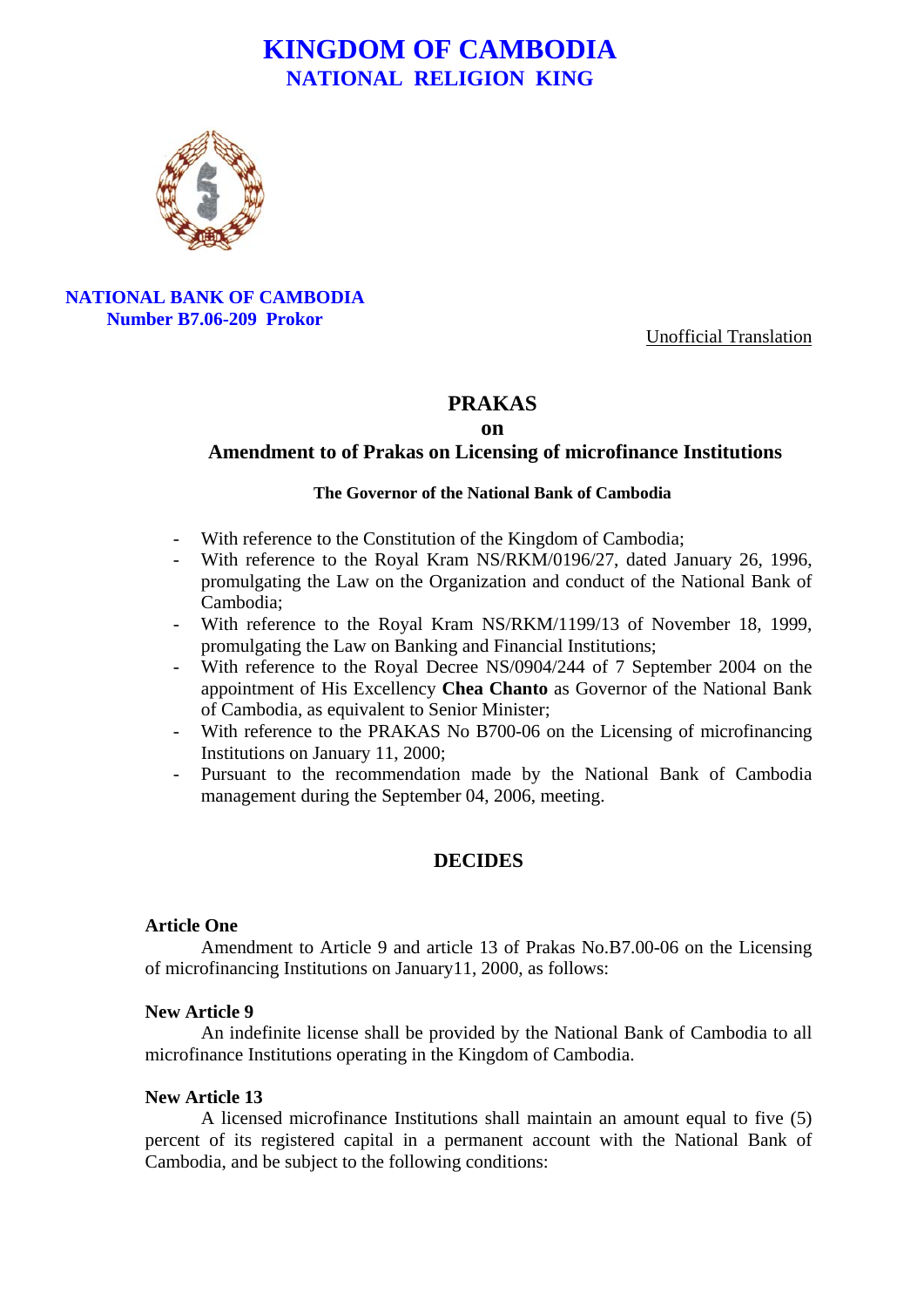- A. Deposits in Riel will bear interest at 1/2 of refinancing rate set by the National Bank of Cambodia. The interest payment shall be settled semiannually.
- B. Deposits in foreign currency will bear interest at 3/8 SIBOR. The interest payment shall be settled semi-annually. The National Bank of Cambodia will notify all institutions of the applicable rate for the relevant period.

The National Bank of Cambodia will only reimburse the capital deposit to a licensed microfinance Institution if it voluntarily liquidates and has no deposit liabilities.

#### **Article Two**

A fee of KHR 10,000 shall be applied to Microfinance Institutions for each page of the Article of Association amended.

#### **Article Three**

 The General Directorate, the General Secretariat, the General Inspection, the General Cashier, all Departments of the National Bank of Cambodia, and all Banking and Financial Institutions under the National Bank of Cambodia's supervisory authority shall strictly implement this Prakas.

# **Article Four**

This Prakas shall have effect from the signing date.

 Phnom Penh, September 13, 2006  **The Governor Signed and sealed: Chea Chanto** 

cc: - The Members of the Board of Directors

- The parties concerned as stated in Article Three
- File
- CM "for info" - Administration of CM

"for publication in the National Gazette"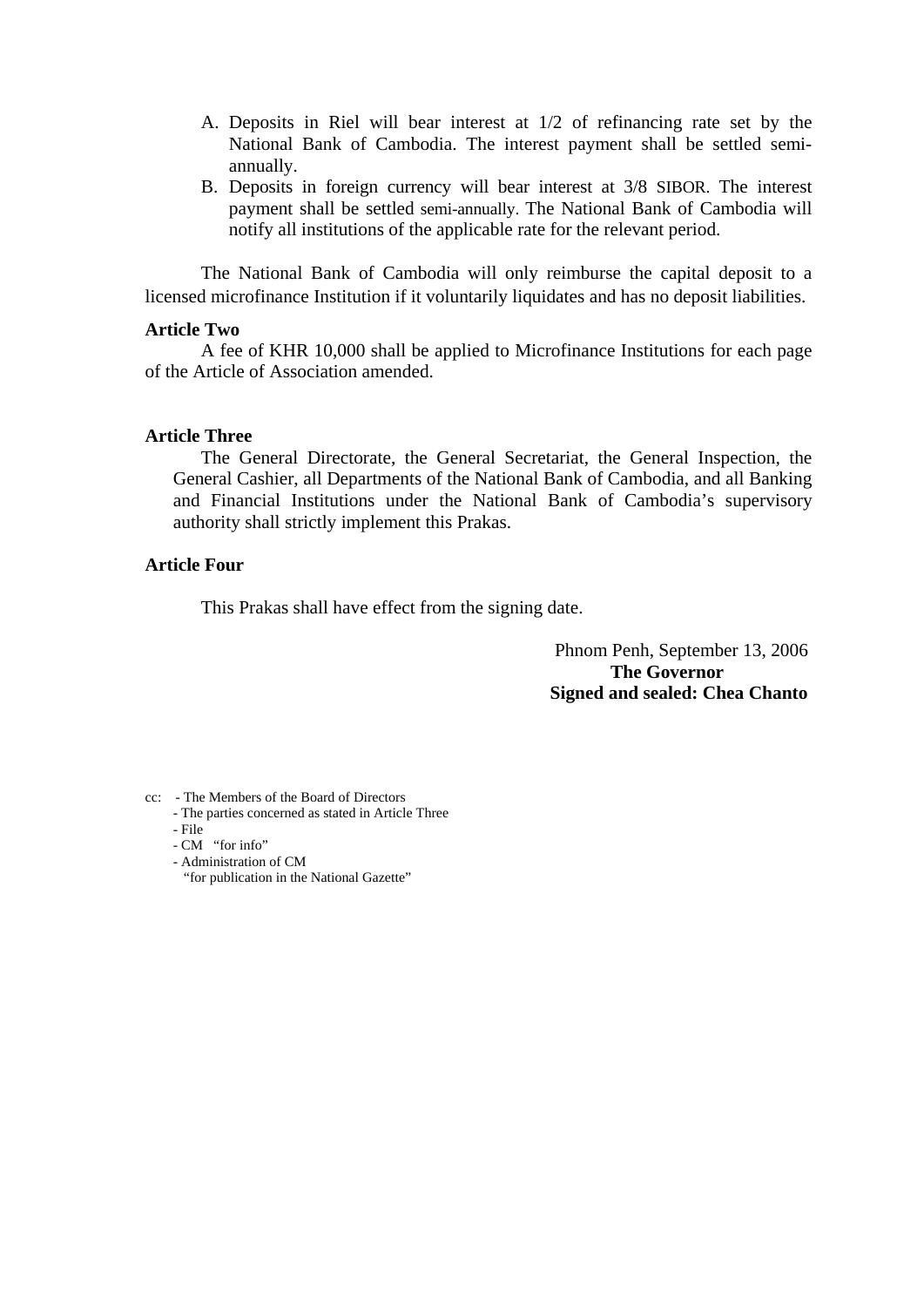

**NATIONAL BANK OF CAMBODIA Number B7.06-210 Prokor** Unofficial Translation

## **PRAKAS**

**on** 

# **Amendment to Prakas on Fee for Increase of Capital of Banks and Financial Institutions**

# **The Governor of the National Bank of Cambodia**

- With reference to the Constitution of the Kingdom of Cambodia;
- With reference to the Royal Kram NS/RKM/0196/27, dated January 26, 1996, promulgating the Law on the Organization and conduct of the National Bank of Cambodia;
- With reference to the Royal Kram NS/RKM/1199/13 of November 18, 1999, promulgating the Law on Banking and Financial Institutions;
- With reference to the Royal Decree NS/0904/244 of 7 September 2004 on the appointment of His Excellency **Chea Chanto** as Governor of the National Bank of Cambodia, as equivalent to Senior Minister;
- With reference to the PRAKAS No B797-147 Pro Kor on Conditions for Banks and Financial institutions on December 29, 2006,
- Pursuant to the recommendation made by the National Bank of Cambodia management during the September 04, 2006, meeting.

# **DECIDES**

# **Article One**

Amendment to Section 3.2 of Article3 of the Prakas No B797-147 Pro Kor on Conditions for Banks and Financial institutions on December 29, 2006, as follows:

# **New Article 3**

New Section 3.2.Banks and Financial Institutions shall seek permission from the National Bank of Cambodia prior to the increase of capital. Each increase of capital is subject to a processing fee of 0.03% of the increased amount.

#### **Article Two**

 The General Directorate, the General Secretariat, the General Inspection, the General Cashier, all Departments of the National Bank of Cambodia, and all Banking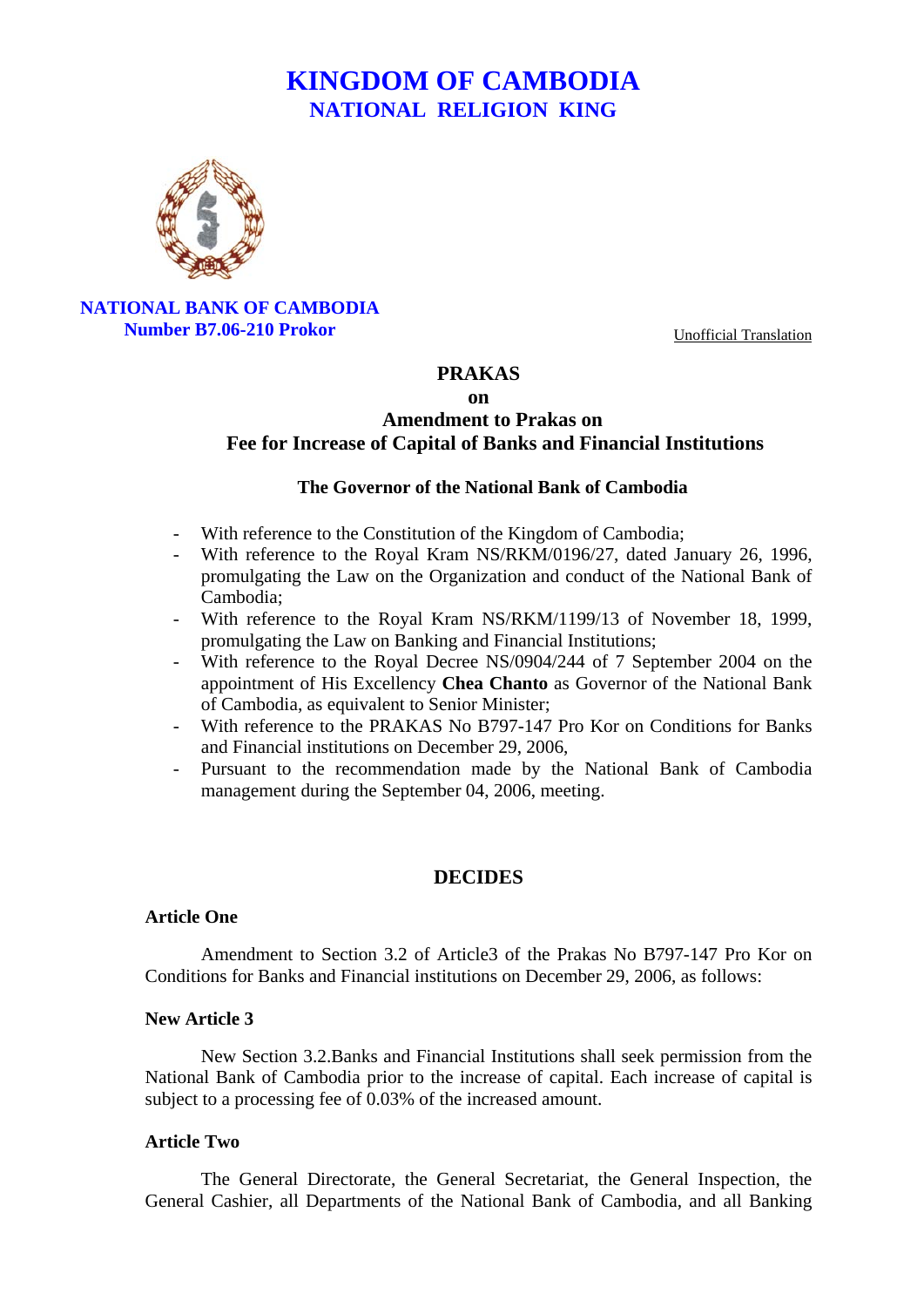and Financial Institutions under the National Bank of Cambodia's supervisory authority shall strictly implement this Prakas.

# **Article Three**

This Prakas shall have effect from the signing date.

2006

# Phnom Penh, September 13,

 **The Governor Signed and sealed: Chea Chanto**

cc:

- The parties concerned as stated in Article Two
- File - The Members of the Board of Directors
- CM "for info"
- Administration of CM
- "for publication in the National Gazette"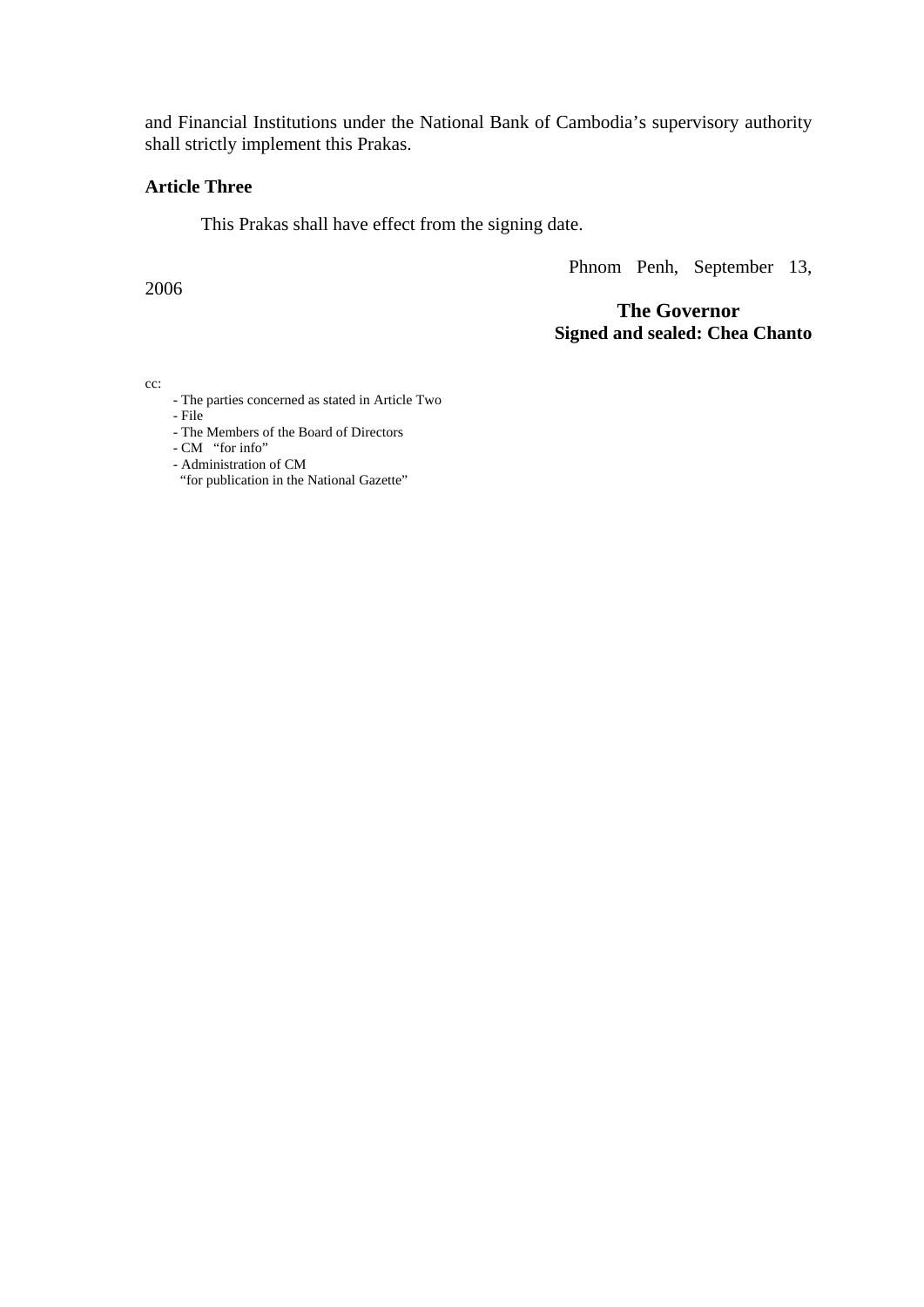

**NATIONAL BANK OF CAMBODIA Number B7.06-211 Prokor**

Unofficial Translation

# **PRAKAS**

**on** 

## **Reporting date for Commercials Banks and Specialized Banks**

# **The Governor of the National Bank of Cambodia**

- With reference to the Constitution of the Kingdom of Cambodia;
- With reference to the Royal Kram NS/RKM/0196/27, dated January 26, 1996, promulgating the Law on the Organization and conduct of the National Bank of Cambodia;
- With reference to the Royal Kram NS/RKM/1199/13 of November 18, 1999, promulgating the Law on Banking and Financial Institutions;
- With reference to the Royal Decree NS/0904/244 of 7 September 2004 on the appointment of His Excellency **Chea Chanto** as Governor of the National Bank of Cambodia, as equivalent to Senior Minister;
- With reference to the Regulation No B795-02 BBG on the Late submission of the commercial banks' reports on March 30, 1995;
- With reference to the Circular No B795-02 SRNN on the due date of submission of commercial banks' reports to the National Bank of Cambodia on March 31, 1995;
- Pursuant to the recommendation made by the National Bank of Cambodia management during the September 04, 2006, meeting.

# **DECIDES**

# **Article 1**

Commercial and Specialized banks shall submit all periodic reports to the National Bank of Cambodia in line with the date as set in the following:

- Daily report shall be submitted every morning of the next working day;
- Weekly report shall be submitted every Tuesday of the following week;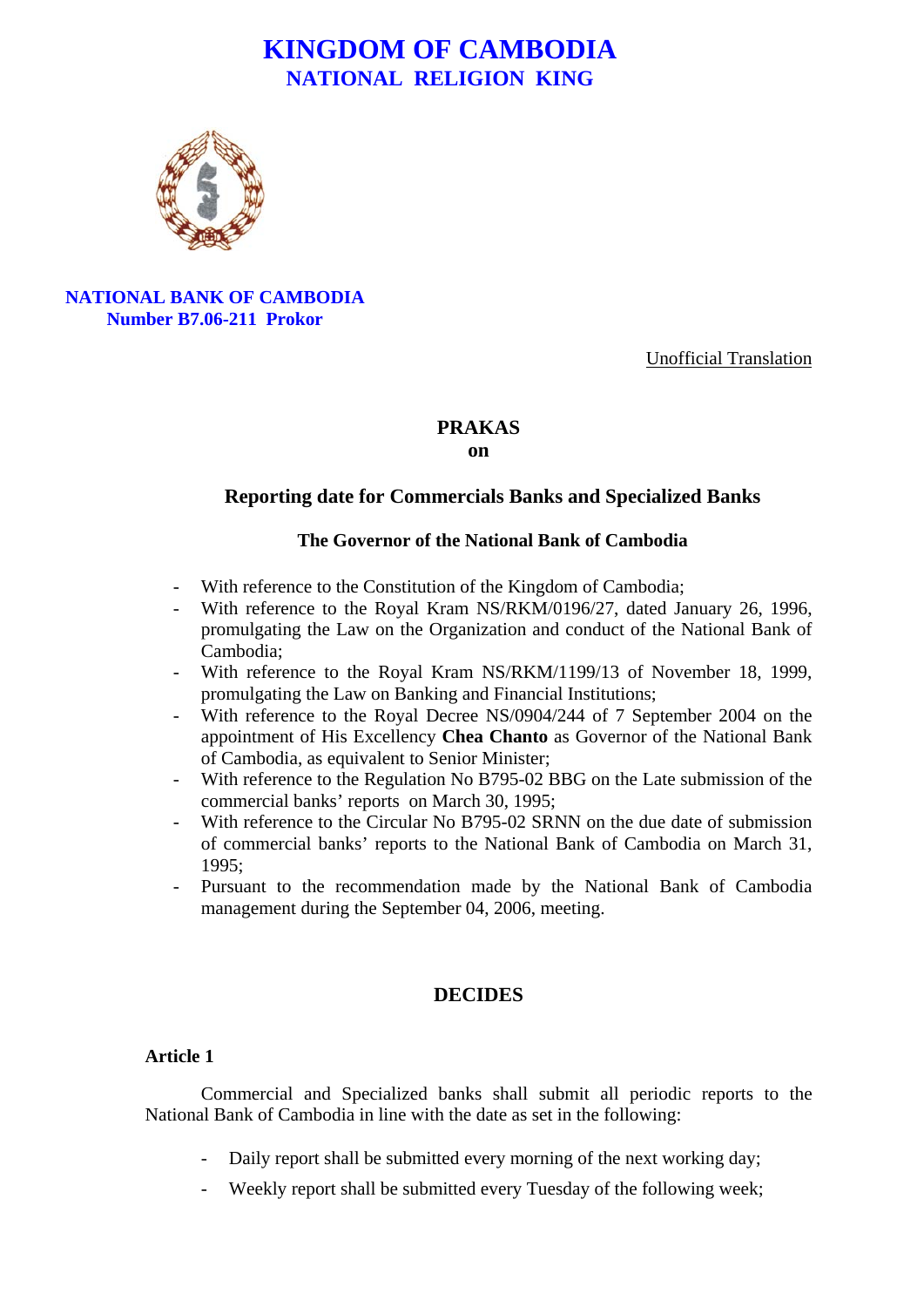- Monthly report shall be submitted no later than on the  $10<sup>th</sup>$  of the following month;
- Quarterly report shall be submitted no later than on the  $15<sup>th</sup>$  of the first month of the following quarter;
- Annual report (audited financial statement) shall be submitted no later than on 31 March of the following year;
- Report on reserve requirement shall be submitted following the annual schedule set by of National Bank of Cambodia;
- Publication of annual audited of financial statements shall be submitted no later than on the  $30<sup>th</sup>$  June of the following year.

Commercial and Specialized banks shall reply to the letters on the date specified by the National Bank of Cambodia.

## **Article 3**

Commercial and applicable banks are allowed to submit reports on the next working day in the case that the date mentioned in Article 1 and Article 2 falls on a weekend or public holiday.

## **Article 4**

Commercial and Specialized banks which do not comply with Articles 1 and 2 above shall be subject to the following fines:

| a. For report: |                                                                            |                          |  |  |  |  |  |
|----------------|----------------------------------------------------------------------------|--------------------------|--|--|--|--|--|
|                | No. of days late                                                           | Amount                   |  |  |  |  |  |
|                | - From 1 to 5 days                                                         | 1,000,000 Riels per day  |  |  |  |  |  |
|                | - From 6 to 10 days                                                        | 7,500,000 Riels per day  |  |  |  |  |  |
|                | - From 11 to 15 days                                                       | 15,000,000 Riels per day |  |  |  |  |  |
|                | - From more than 16 days, Commercial and Specialized banks will be subject |                          |  |  |  |  |  |
|                | to a written warning and public announcement.                              |                          |  |  |  |  |  |
|                |                                                                            |                          |  |  |  |  |  |

b. For replies letters and other information:

| No. of days late                       | Amount                                                  |
|----------------------------------------|---------------------------------------------------------|
| - From 1 to 5 days                     | 500,000 Riels per day                                   |
| - From $6 \text{ to } 10 \text{ days}$ | $1,000,000$ Riels per day                               |
|                                        | $\sim$ $\sim$ $\sim$ $\sim$ $\sim$ $\sim$ $\sim$ $\sim$ |

From more then 11 days, Commercial and Specialized banks will be subject to a written warning and public announcement.

# **Article 5**

The Regulation No.B795-02 BBG on the late submission of the Commercial banks' reports created on March 30, 1995, and the Circular No.B795-02 SRNN on the due date of submission of commercial banks' reports to the National Bank of Cambodia created on March 31, 1995, are hereby repealed.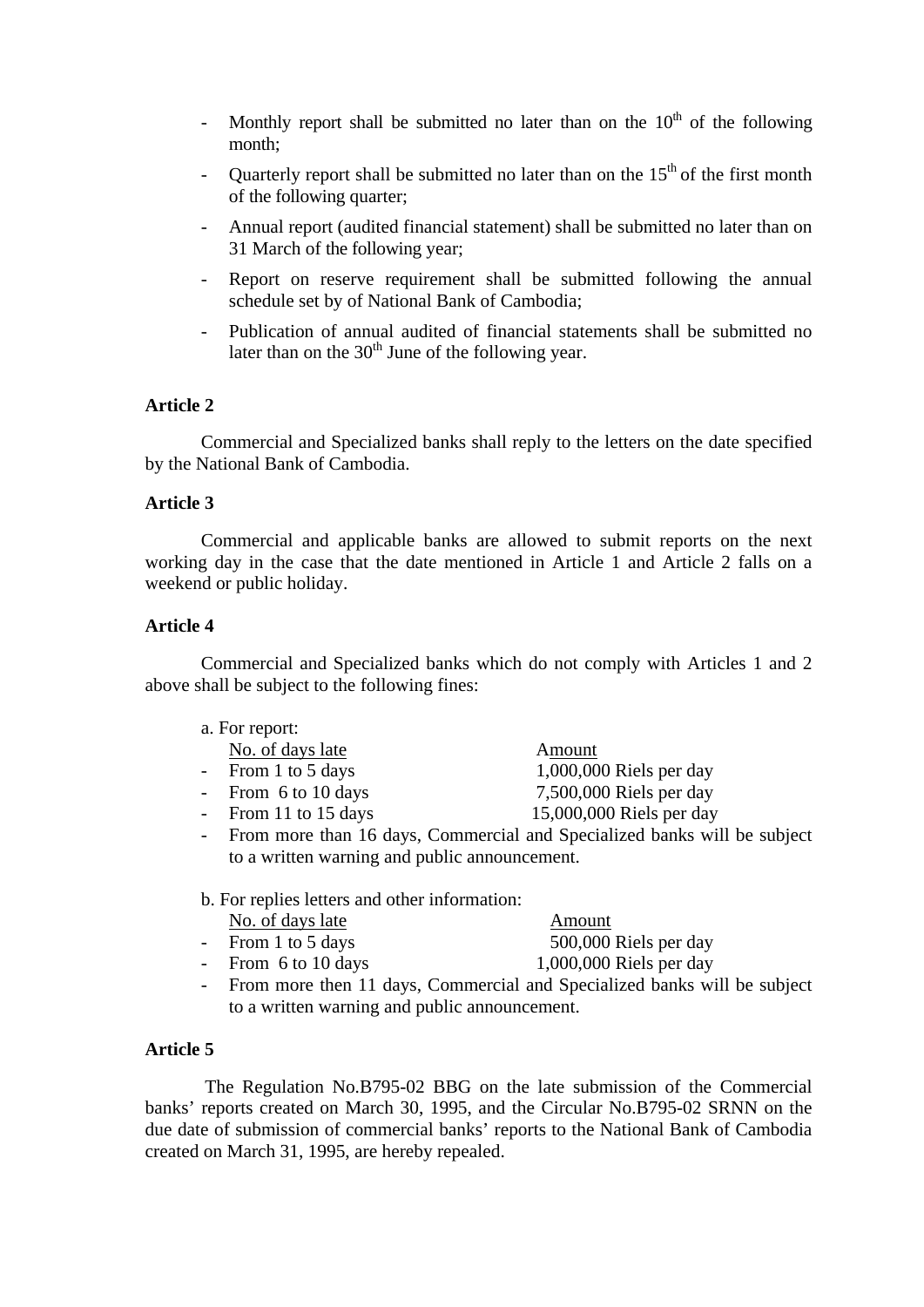The General Directorate, the General Secretariat, the General Inspection, the General Cashier, all Departments of the National Bank of Cambodia, and all Banking and Financial Institutions under the National Bank of Cambodia's supervisory authority shall strictly implement this Prakas.

## **Article 7**

This Prakas shall have effect from the signing date.

Phnom Penh, September 13,

2006

# **The Governor Signed and sealed: Chea Chanto**

- cc: The Members of the Board of Directors
	- The parties concerned as stated in Article 6
	- File
	- CM "for info"
	- Administration of CM
		- "for publication in the National Gazette"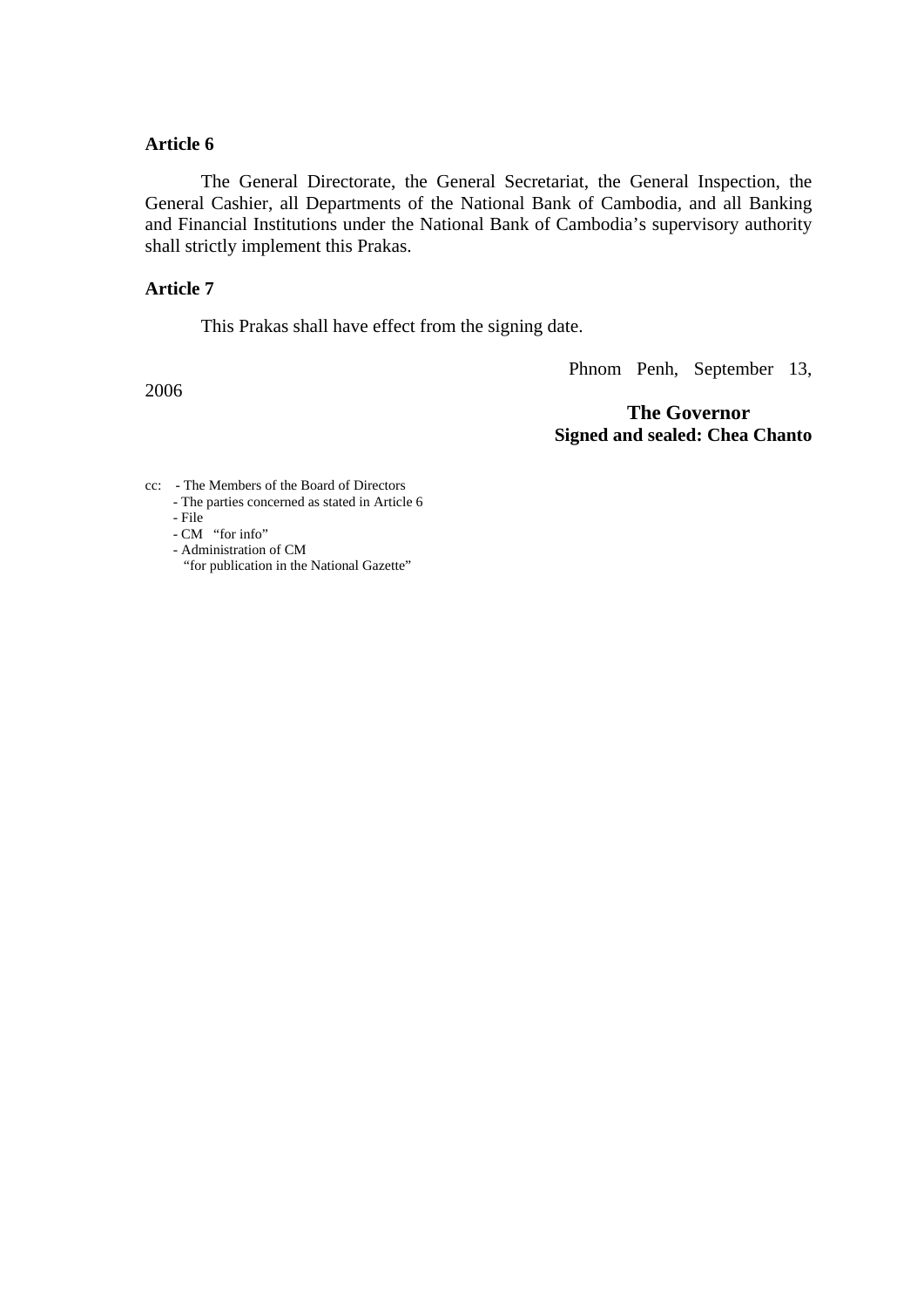

# **NATIONAL BANK OF CAMBODIA Number B7.06-212 Prokor** Unofficial Translation

# **PRAKAS**

**on** 

# **Reporting date for microfinance Institutions**

# **The Governor of the National Bank of Cambodia**

- With reference to the Constitution of the Kingdom of Cambodia;
- With reference to the Royal Kram NS/RKM/0196/27, dated January 26, 1996, promulgating the Law on the Organization and conduct of the National Bank of Cambodia;
- With reference to the Royal Kram NS/RKM/1199/13 of November 18, 1999, promulgating the Law on Banking and Financial Institutions;
- With reference to the Royal Decree NS/0904/244 of 7 September 2004 on the appointment of His Excellency **Chea Chanto** as Governor of the National Bank of Cambodia, as equivalent to Senior Minister;
- Pursuant to the recommendation made by the National Bank of Cambodia management during the September 04, 2006, meeting.

# **DECIDES**

# **Article 1.**

The microfinance institutions shall submit all periodic reports to the National Bank of Cambodia in line with the date as set in the following:

- Daily report shall be submitted every morning of the next working day;
- Weekly report shall be submitted every Tuesday of the following week;
- Monthly report shall be submitted no later than on the  $15<sup>th</sup>$  of the following month;
- Quarterly report shall be submitted no later than on the  $15<sup>th</sup>$  of the first month of the following quarter;
- Annual report (audited financial statement) shall be submitted no later than on 30 April of the following year;
- Report on reserve requirement shall be submitted following the annual schedule set by the National Bank of Cambodia;
- Publication of annual audited of financial statements shall be submitted no later than on the 30 June of the following year.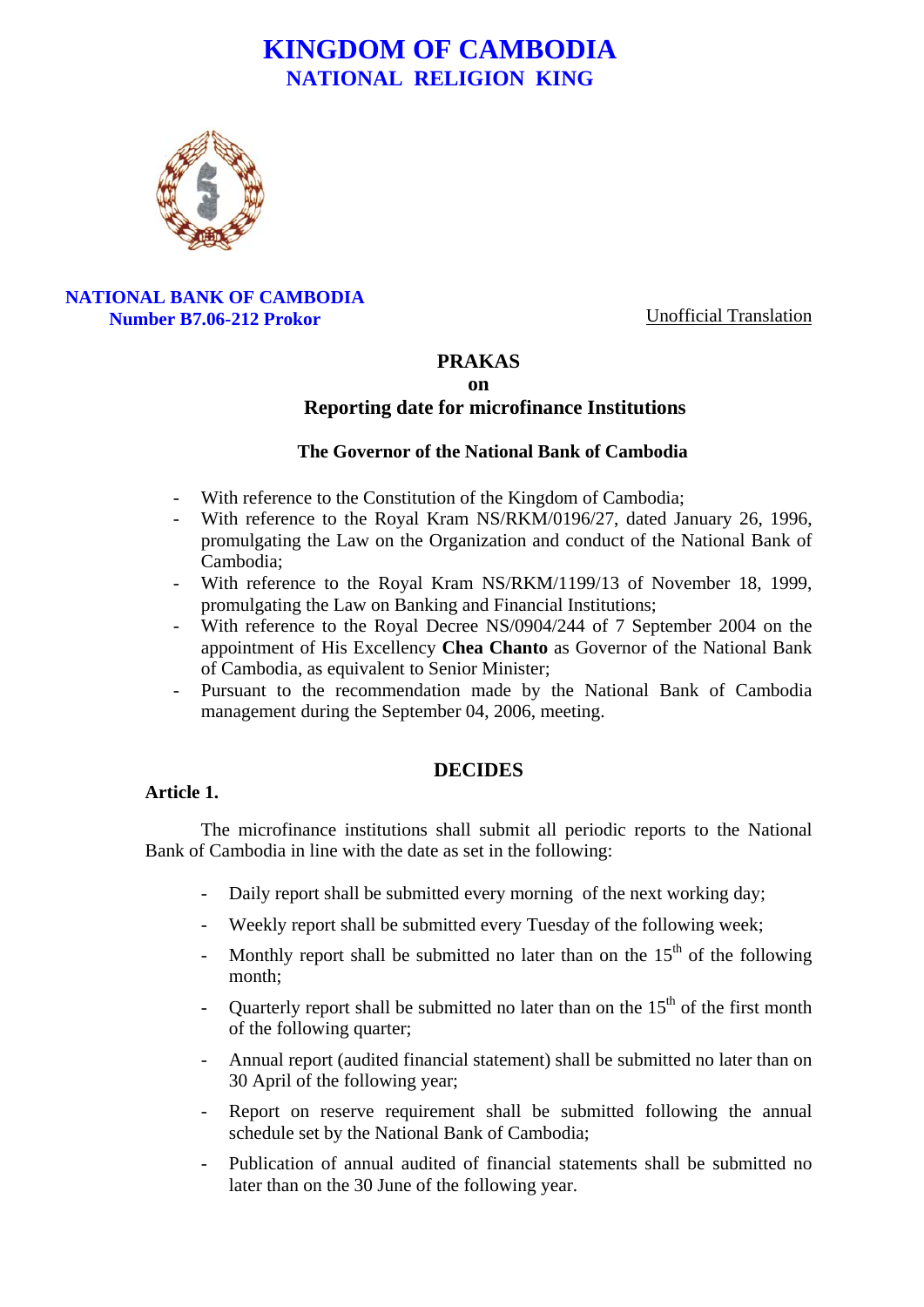The microfinance institutions shall reply to the letters on the date specified by the National Bank of Cambodia.

# **Article 3**

A microfinance institution is allowed to submit reports on the next working day in the case that the date mentioned in Article 1 and Article 2 falls on a weekend or public holiday.

## **Article 4**

The microfinance institutions which do not comply with Articles 1 and 2 above shall be subject to the following fines:

| a. For report: |                                                                                  |                       |  |  |  |  |
|----------------|----------------------------------------------------------------------------------|-----------------------|--|--|--|--|
|                | No. of days late                                                                 | Amount                |  |  |  |  |
|                | - From 1 to 5 days                                                               | 50,000 Riels per day  |  |  |  |  |
|                | - From $6$ to $10$ days                                                          | 300,000 Riels per day |  |  |  |  |
|                | - From 11 to 15 days                                                             | 700,000 Riels per day |  |  |  |  |
|                | - From more than 16 days, microfinance institutions will be subject to a written |                       |  |  |  |  |

b. For replies letters and other information:

warning and public announcement.

Amount - From 1 to 5 days 50,000 Riels per day

- From 6 to 10 days 300,000 Riels per day

- From more than 11 days, microfinance institutions will be subject to a written warning and public announcement.

# **Article 5**

Other previous provisions contrary to this Prakas are hereby repealed.

# **Article 6**

 The General Directorate, the General Secretariat, the General Inspection, the General Cashier, all Departments of the National Bank of Cambodia, and all Banking and Financial Institutions under the National Bank of Cambodia's supervisory authority shall strictly implement this Prakas.

#### **Article 7**

This Prakas shall have effect from the signing date.

Phnom Penh, September 13,

2006

# **The Governor Signed and sealed: Chea Chanto**

- cc: The Members of the Board of Directors
	- The parties concerned as stated in Article 6
	- File
	- CM "for info" - Administration of CM
		- "for publication in the National Gazette"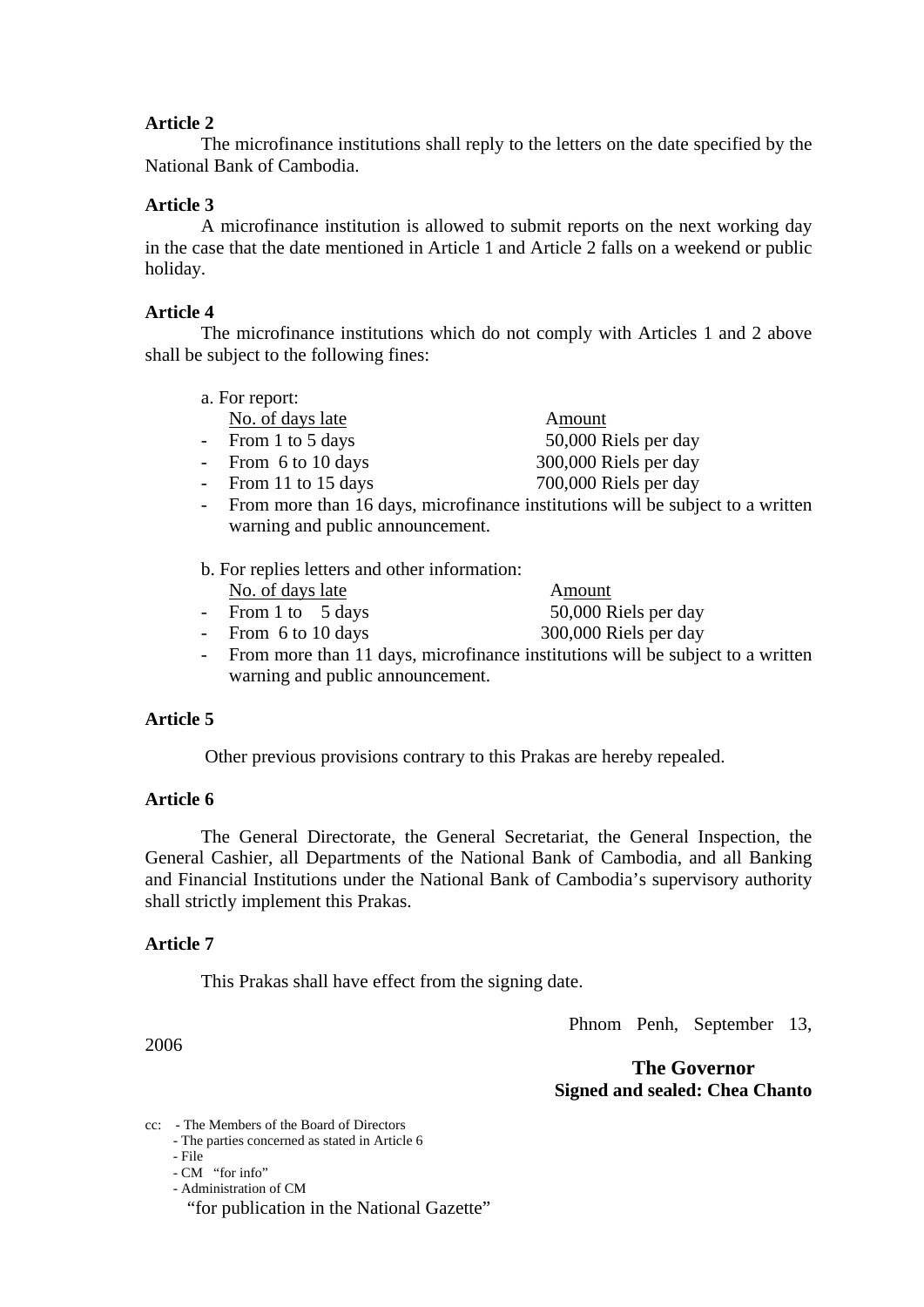

**NATIONAL BANK OF CAMBODIA Number B7.06-209 Prokor**

Unofficial Translation

# **PRAKAS on**

# **Controlling Banking and Financial Institutions' Large Exposures**

#### **The Governor of the National Bank of Cambodia**

- With reference to the Constitution of the Kingdom of Cambodia;
- With reference to the Royal Kram NS/RKM/0196/27, dated January 26, 1996, promulgating the Law on the Organization and conduct of the National Bank of Cambodia;
- With reference to the Royal Kram NS/RKM/1199/13 of November 18, 1999, promulgating the Law on Banking and Financial Institutions;
- With reference to the Royal Decree NS/0904/244 of 7 September 2004 on the appointment of His Excellency **Chea Chanto** as Governor of the National Bank of Cambodia, as equivalent to Senior Minister;
- With reference to the Prakas B7-00-52, dated February 17, 2000, on Controlling Bank's Large Exposures;
- Pursuant to the request of the General Directorate;
- Pursuant to the recommendation made by the National Bank of Cambodia management during the November 02, 2006, meeting.

#### **DECIDES**

## **Article 1**

Large exposure is defined as the overall gross exposure resulting from banking and financial institution's operations with one single beneficiary, where such exposure exceeds 10 percent of the institution's net worth. Exposure means the higher of the two following items:

a - the outstanding loan or commitment

b - the authorized loan or commitment.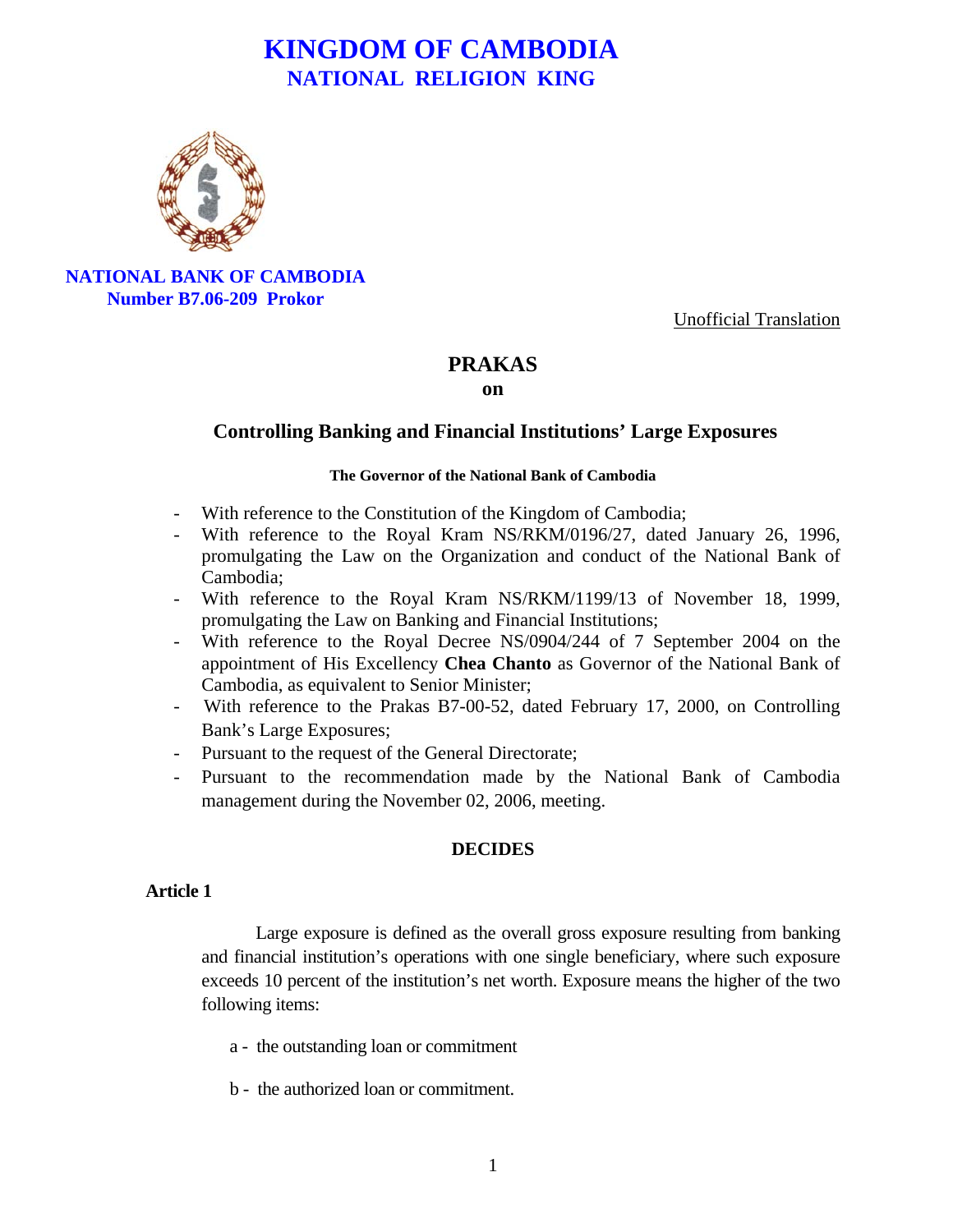Banking and Financial Institutions shall maintain at all times a ratio not exceeding 20 percent between their overall exposure resulting from their operations with each individual beneficiary and their net worth.

#### **Article 3**

For the purposes of this Prakas, the net worth shall be calculated in accordance with the provisions of the Prakas B7-00-47, dated February 16, 2000, on the calculation of the institution's net worth.

For the purposes of this Prakas, exposures, which are liable to the risk of counterparty default, shall be weighted items as defined in Article 3 of the Prakas B7-00- 46, dated February 16, 2000, relating to the solvency ratio. However, items deducted in calculating the net worth in accordance with the provisions of the Prakas on the calculation of the bank's net worth shall not be counted as exposures.

#### **Article 4**

Individuals or legal entities that are interconnected in such a way that financial problems experienced by one or more of them would necessarily entail serious financial problems for the other or all of them shall likewise be deemed to constitute a single beneficiary.

In particular, such connections exist between two or more individuals or legal entities where:

a - one of them directly or indirectly exercises control over the other;

b - they are subsidiaries of the same parent company;

c - they come under the same *de facto* management;

 d - one of them has an equity interest in the other exceeding 10 percent and they are bound by reciprocal guarantee agreements or have a special business relationship which each other such as sub-contracting, franchise, etc.

The National Bank of Cambodia may regard a group of customers as constituting a single beneficiary if the connections between them are aforementioned.

#### **Article 5**

For exposures guaranteed by another bank or international financial institution agreed by the National Bank of Cambodia, with the prior approval of the NBC, the weighting referred to in Article 3 of this Prakas may be reduced by half, under the following conditions: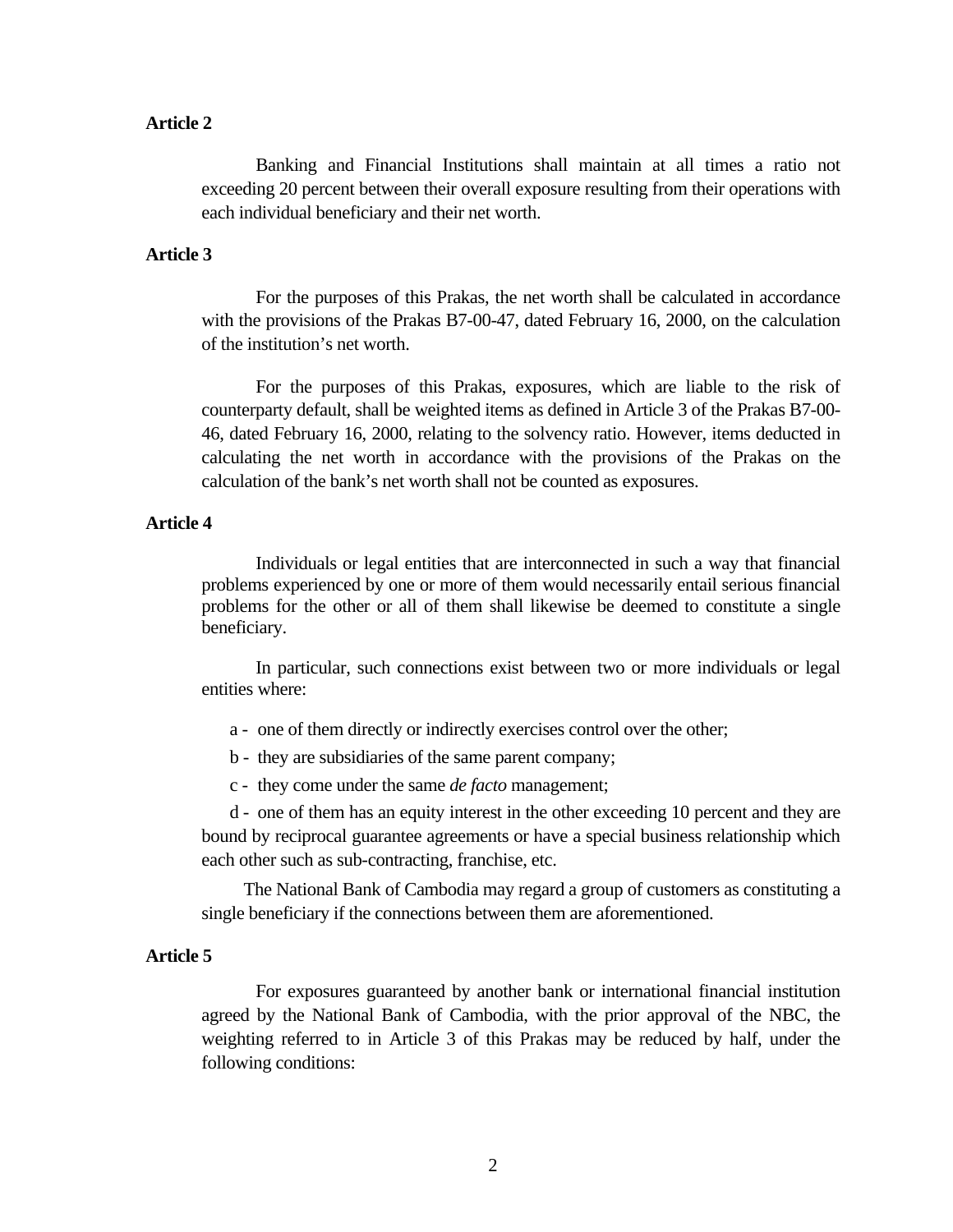a - The letter provided by a bank or international financial institutions as the guarantor shall include a formal commitment to repay the total outstanding loans when one of the following events occurs:

- one instalment is unpaid on due date, or
- these loans become non-performing.

b - The guarantee letter shall be signed and acknowledged by the foreign supervisory authority of the bank or by the international financial institution's headquarters that issued this guarantee letter.

#### **Article 6**

At the Banking and Financial Institution's request, the National Bank of Cambodia may increase the maximum ratio described in Article 2 of this Prakas, up to an extra-large exposure limit, which cannot exceed 35 percent of the net worth, under the following conditions:

a - The Banking and Financial Institution's financial condition is considered "satisfactory" by the National Bank of Cambodia, based on National Bank of Cambodia's internal rating or benefits from a rating "investment grade" by an international rating agency;

b - The borrower's financial situation is strong, which includes good business perspectives, solvency, profitability and management. The Banking and Financial Institutions shall provide the National Bank of Cambodia with audited financial reports, a credit analysis report and other related documents when applying for approval of exposures exceeding a ratio as described in Article 2 of this Prakas.

#### **Article 7**

Banking and Financial Institutions shall be required to maintain at all times a maximum ratio of 300 percent between the total of their large exposures, as defined in Article 1 of this Prakas, and their net worth.

## **Article 8**

 The exposures defined in Article 1 shall be subject to internal management and supervision procedures, in particular by the setting of limits on the delegation of loans or commitment decisions in such a way that the maximum amount of the ratios set forth in Articles 2 through 7 is respected at all times.

 Banking and Financial Institutions shall take all necessary steps in keeping a complete centralized record of their commitments, in particular those granted to interconnected beneficiaries falling within the scope of Article 4 of this Prakas.

 The National Bank of Cambodia may ask to be provided with a report on the steps taken.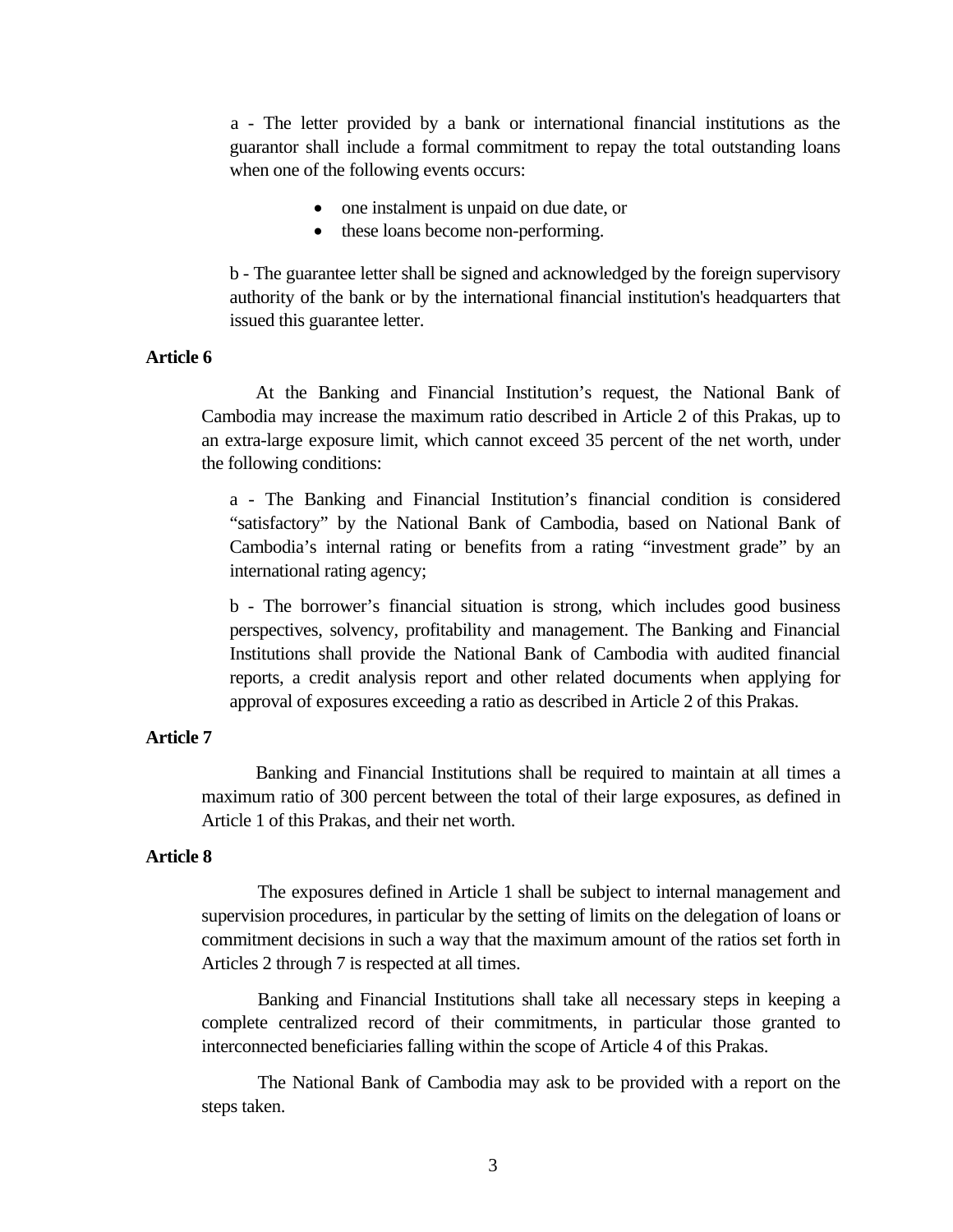Banking and Financial Institutions shall file monthly declarations of their large exposures in accordance with the annex model attached with this Prakas.

#### **Article 10**

This Prakas shall not apply to microfinance institutions.

#### **Article 11**

 The Prakas B7-00-52, dated February 17, 2000, on Controlling Banks' Large Exposures, and all other provisions contrary to this Prakas are hereby repealed.

#### **Article 12**

The General Directorate, the General Secretariat, the General Inspection, the General Cashier, all Departments of the National Bank of Cambodia, and all Banking and Financial Institutions under the National Bank of Cambodia's supervisory authority shall strictly implement this Prakas effectively from the signing date.

> Phnom Penh, November 03, 2006  **The Governor Signed and sealed: Chea Chanto**

cc:

- The parties concerned as stated in Article 12
- File
- CM "for info"
- Administration of CM
	- "for publication in the National Gazette"

<sup>-</sup> The Members of the Board of Directors